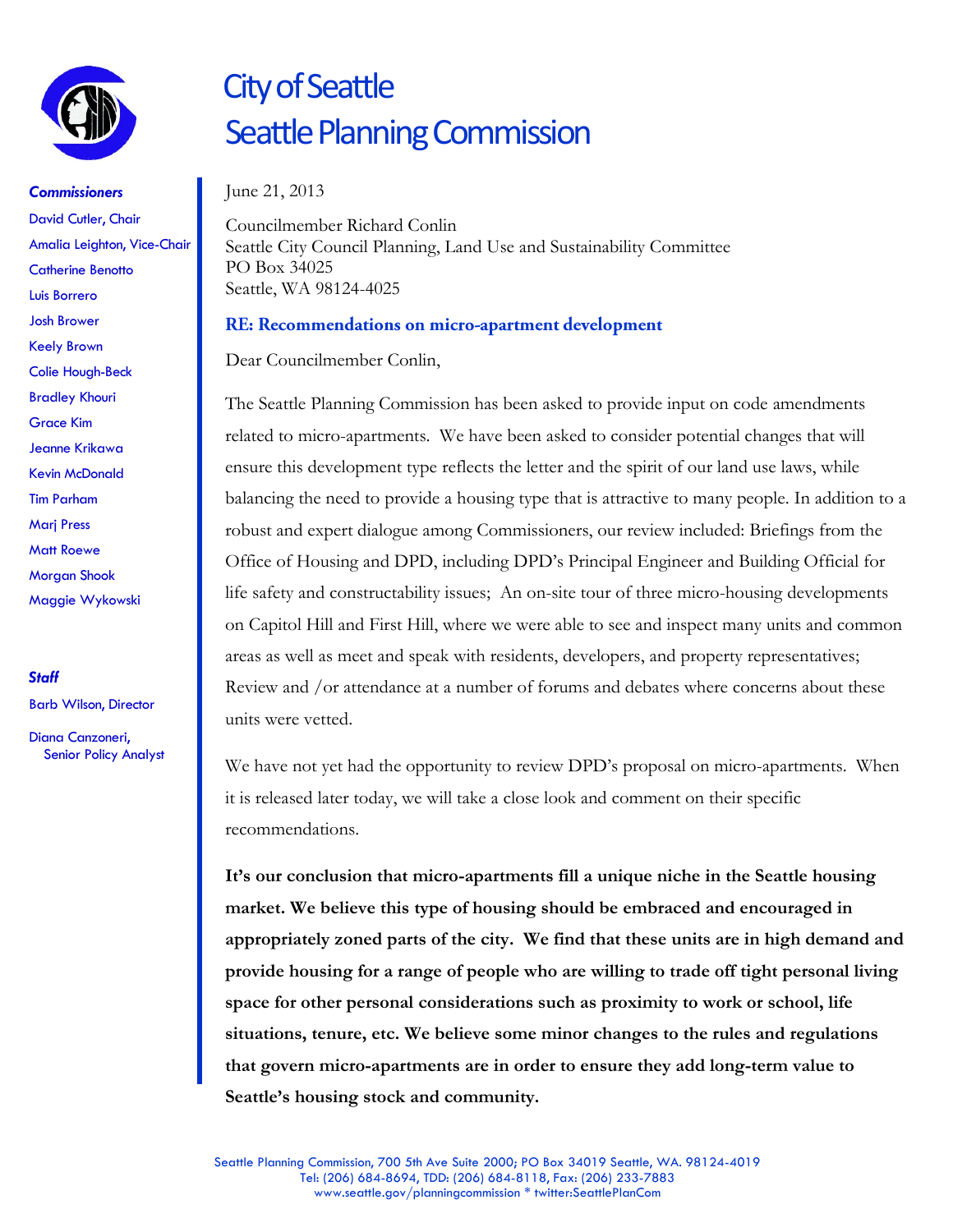### Comments and recommendations on key issues related to micro-apartments

#### $\blacklozenge$ Positive impacts and benefits of micro-apartments should be considered

**SPC comments and findings:** Micro-apartments provide modest, appealing housing that the market will produce in response to high demand from people who value privacy but don't need, want or cannot afford much personal space. It is providing a market rate housing product at the lower end of the rent spectrum in areas where public subsidies are typically required to achieve similar levels.

Micro-apartments seem to be particularly attractive to students, service industry employees, hospital and childcare workers, and others who might not otherwise be able to live close to work or school. It also works well as a close-in, commute saving option for professionals who have another home outside Seattle, but who stay in Seattle during the work week. It can also provide a short term housing option for people who are in Seattle to take a short course to get a certification, new residents not yet ready to commit to a long term lease, or people in personal transition (job loss, change in family status, reentry into society, etc). This housing type meets a particular need in the marketplace that may otherwise go unmet.

Furthermore micro-apartments provide more opportunities for people to live affordably in urban centers, urban villages, and transit-rich communities, which help Seattle achieve policy goals related to responsible growth and climate action.

**SPC recommendations:** Balance code changes to ensure that this desirable housing type is viable from the perspective of those who build housing *and* those who need it. Micro-apartments are a meaningful solution toward ensuring that a broad and diverse population has access to housing they can afford in Seattle. We support changes that make Micro-apartments better for residents and the communities, but we caution our decision-makers against regulations that would make this housing type unfeasible or undesirable.

#### • Create a definition of micro-apartments as a development type

**SPC comments and findings:** Currently, city rules and regulations treat micro-apartments similar to a boarding house or other communal living arrangement. Like any residential structure, micro-apartments are allowed to have up to eight unrelated individuals living within a single dwelling unit. A kitchen, which is specifically defined in the code, is the key to defining a dwelling unit. Currently, the prevalent development trend is to divide the dwelling unit into eight individual "sleeping rooms," each with a private bathroom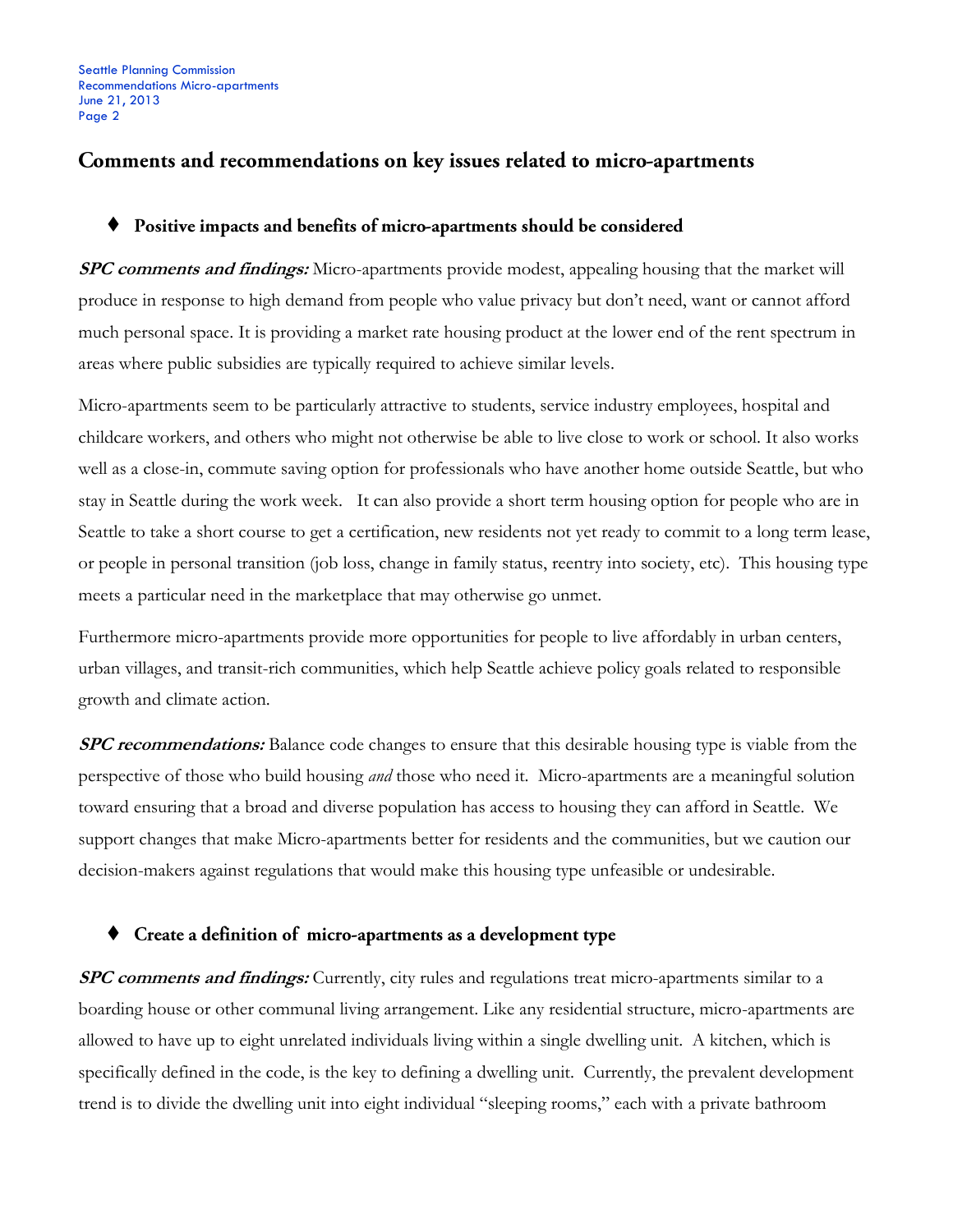l

(shower and toilet), microwave, and mini-refrigerator. These amenities presumably make the sleeping rooms more marketable, but they are not required by code. The sleeping rooms share a single kitchen.

**SPC recommendations:** Define "micro-apartment" as a specific development type, looking to the land use and building codes for guidance. A clear and consistent definition will be particularly useful in determining the threshold to undergo design review and SEPA review. It will also be helpful in specifying development standards for micro-apartments, such as standards for common space and the use of the Multi-Family Tax Exemption (MFTE) or other programs.

#### $\blacklozenge$ Base design review & SEPA thresholds on the scale of the development

**SPC comments and findings:** There are currently three design review processes, each intending to address the scale of distinct project types, to manage the impact of development and better integrate certain projects into respective neighborhoods. Primarily, due to the way dwelling units are counted consistent with the land use code (based on the number of kitchens), most micro-apartment projects do not meet the threshold for design review and are not subject to SEPA. Current thresholds for requiring design review range from number of dwellings to actual square footage.

We also recognize that these two processes can significantly lengthen the permitting process for any development, which in turn may impact the cost and supply of housing<sup>1</sup>. However, if micro-apartment developments (that exceed the scale of developments otherwise subject to design review and SEPA review) continue to be exempt, then the city is potentially making an unintended policy choice to prioritize the microapartment housing type over others by endorsing its speedier, less costly, and less risky path to entitlement. While we wholeheartedly support micro-apartments, we caution the City not to create a policy direction that could result in an unintended preference in the market for micro-apartments over other multifamily housing types. This issue is predominantly about crafting policy that balances the City's priorities.

**SPC recommendation:** Consider requiring a form of design review for micro-apartments, while being sensitive to the importance of this development type to the market place. A threshold for a streamlined, administrative, and design review board processes could be based on a specified, graduated square footage of the overall

<sup>&</sup>lt;sup>1</sup> In terms of cost and affordability of micro-apartments we know that a typical apartment building in comparison can cover carrying costs through design, ongoing debt service, etc. at about \$3 per square foot (including utilities) and still provide meaningful common spaces and building amenities. So, it stands to reason that there should be some flexibility for micro developers to do the same at about \$5.00 per square foot (including utilities) while still providing some level of affordability.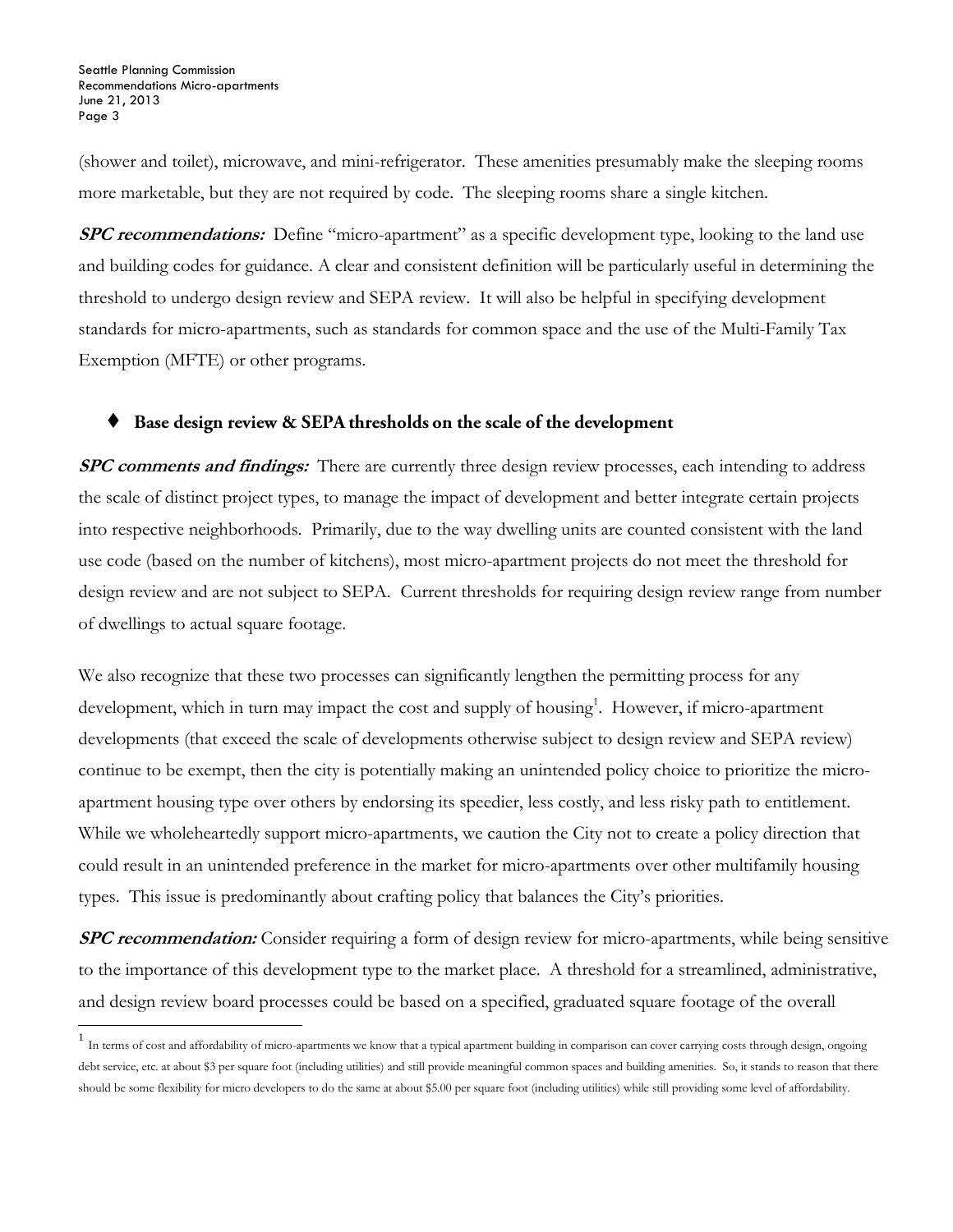development, rather than on number of dwelling units. Allow departures or adjustments to address some scale limitations on micro-apartments that may help them fit better within the neighborhood context. Consider revising SEPA thresholds to be based on the scale of the project and not on the number of units.

## $\blacklozenge$  The current minimum parking requirements for multifamily development are appropriate for micro-apartments

**SPC comments and findings:** In general micro-apartment projects house more people per square foot than other similar building types. They also tend not to include onsite parking for automobiles. The City does not require a minimum number of parking spaces be built in multifamily residential developments within areas that are well served by transit, instead letting the market determine the on-site parking supply.

Despite objections raised by micro-apartment critics, we find that there is no evidence that parking impacts are greater with micro-apartment projects than with comparably sized multifamily projects. To the contrary, antidotal evidence supports the notion that a small percentage of micro-apartment tenants own cars, especially in areas well served by transit with good internal pedestrian and bicycle access.

**SPC recommendation**: In hub urban villages, urban centers, and areas well served be transit**,** continue to allowed micro-apartments to be built without parking. Outside of those areas, continue to require parking consistent with the land use code (*see Land Use Code Table B for 23.54.015: PARKING FOR RESIDENTIAL USES*).

### $\blacklozenge$  Increase both private secure and publically accessible bicycle parking

**SPC comments and findings:** We find that residents of micro-apartments have a high demand for bicycle parking. Many residents do not own a car, and most micro-apartment projects are located in areas with access to frequent and reliable transit and in close proximity to a high concentration of neighborhood businesses and services, where walking and biking are often the preferred options for internal neighborhood access.

**SPC recommendations:** Create appropriate bicycle parking standards for this development type. Residents should have enclosed, secure bicycle parking as well as publicly accessible bike parking in the right-of-way for themselves and their visitors. Consider relating the number of required bike parking spaces to the number of sleeping rooms (i.e. no less than one space per two to three rooms), rather than to the number of dwelling units.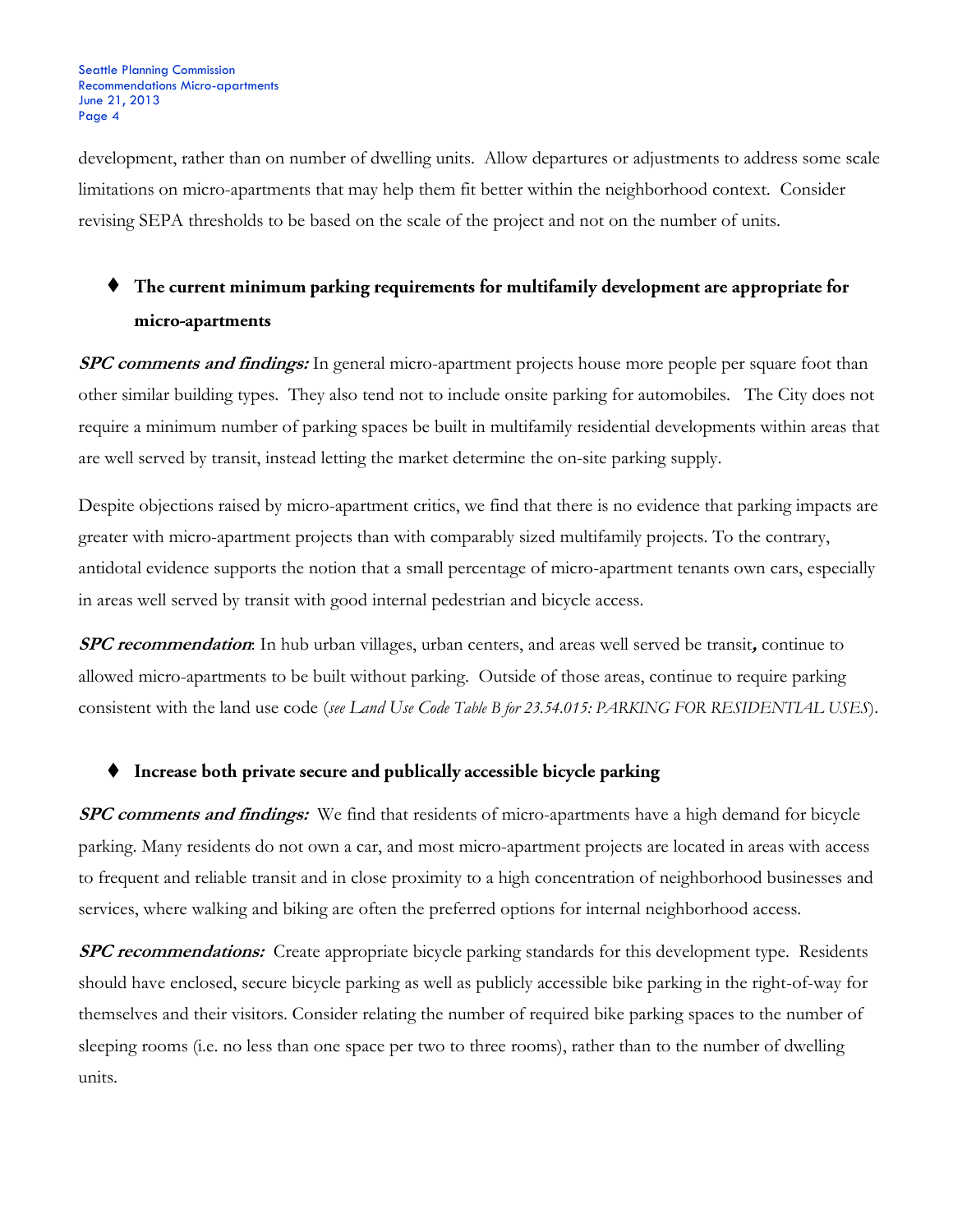#### ٠ Use MFTE program only if used to gain deep affordability for micro-apartments

**SPC comments and findings:** Because this housing type can be built without elevators, parking and with only one exit and staircase for up to five floors, these units can be built at a much lower cost to developers. In turn these units are quite affordable on a per-bedroom basis (but relatively more expensive on per-square-foot basis).

**SPC comments and findings:** If the project is employing MFTE, we recommend that a significantly deeper affordability level be required. In our  $\Delta \text{pril } 25^{\text{th}}$  [letter on MFTE](http://www.seattle.gov/planningcommission/docs/PlanningCommissionMFTERecommendationsApril252013.pdf), we recommended requiring deeper affordability for the smallest units as part of an overall recalibration of the affordability tiers in the MFTE program (to get more affordability on the small-unit-size side of the spectrum, while providing more effective incentives for construction of family-size units). In that letter, we made the following recommendation: *"Strengthen affordability for studios and micro units that receive the tax exemption. The current market for new construction is producing a large supply of studios. The current 65% AMI maximum rent level for studios should be reduced for all regular studio units. Additionally, a new tier intended to promote much deeper affordability levels should be introduced for micro units. For studios and micro units, the City should also consider increasing the percentage of units required to be set aside for income restricted affordable units."*

#### $\blacklozenge$ Allow development of micro-apartments in zones where multifamily housing is allowed

**SPC comments and findings: SPC comments and findings:** This housing type appears to have a strong market driver in places with a combination of: 1) a high demand for housing but a limited supply of rents affordable to a wide range of incomes; 2) accessible frequent and reliable transit; 3) a compact, walkable, complete community rich in retail businesses, services and civic spaces and places; and 4) relief from parking standards. The very small size of sleeping rooms in micro-apartments seems to be offset by the fact that they are in areas rich with neighborhood businesses and services (so-called "third places") that can improve quality of life. The regulatory and investment table is set in a way as to ensure that transit rich communities are in fact communities richest in 'third places" where this lifestyle can be lived with more ease and humanity.

**SPC Recommendations:** Micro-apartment units should continue to be allowed outright in places that allow multifamily housing. These areas are predominately in urban centers, urban villages, and in other transit rich areas of the City.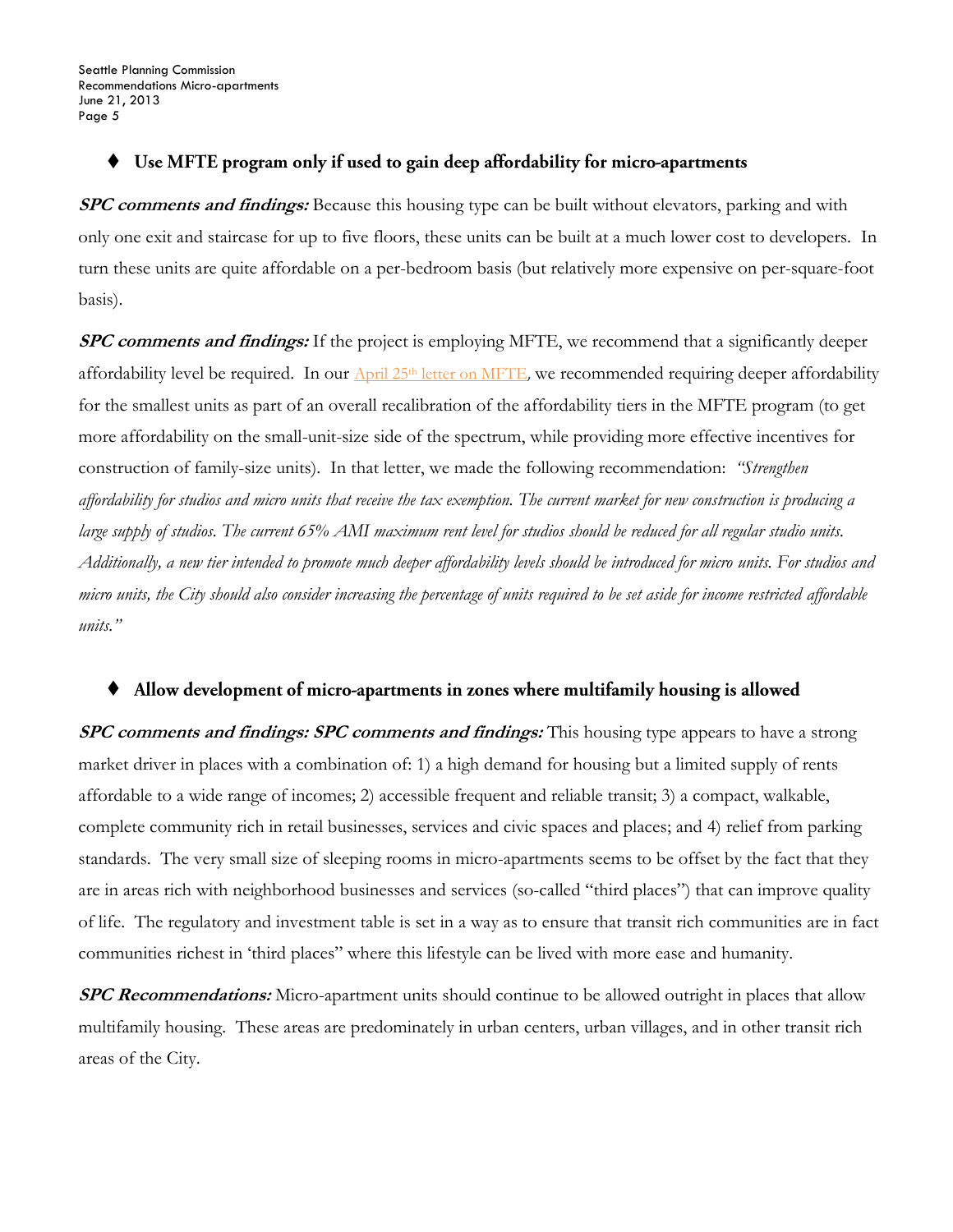#### $\blacklozenge$  Size of units - minimum square footage of units/sleeping rooms

**SPC comments and findings:** Commissioners have toured and seen units with sleeping rooms smaller than 100 square feet and as large as 244 square feet. Most had very good light and air with prominent and generous windows. They also had nice amenities such as private bathrooms within the unit as well as basic furnishings such as a refrigerator, microwave, a bed, closets, cabinets and shelving. While the spaces were compact they were nicely designed for maximum space efficiency.

**SPC Recommendations:** We do not support limits on minimum square footage. However, we do support development standards, such as requirements for operable windows that exceed the building code requirements for light and ventilation. These are the kinds of features that will help to ensure that these spaces are comfortable and livable even though they are quite small.

#### ٠ Adopt additional development standards and requirements for common spaces

**SPC comments and findings:** We recognize that micro-apartment developments are predominately being built in areas with a high quality and accessible network of neighborhood businesses and services - "third places" - that can substitute for common areas to some degree. Indeed, the properties we toured had very little in the way of indoor amenity areas for residents. The common areas tended to be laundry facilities and small kitchens. There was no evidence of meaningful indoor common areas where residents could congregate, socialize, or entertain visitors. In a few projects we visited, there was a common courtyard with a picnic table, or a roof deck where residents might gather when the weather was nice.

#### **SPC recommendations:**

This is perhaps the biggest area where improvements are needed and a clear set of standards should be outlined. We recommend development standards that will result in "meaningful" interior and exterior common space. While these standards may add some additional costs to construction, we believe it is feasible for developers and important for improving the quality of life for residents.

Similar to the multifamily housing residential amenity area requirements, there should be a minimum square footage for micro-apartments based on the number of sleeping rooms in each dwelling unit. Not only does the common space for food preparation need to be adequate as well as meet universal design standards, but common space should also include adequate and accessible dining areas. Residents should not be expected to eat meals in their sleeping units. The common kitchens shared among sleeping rooms are required to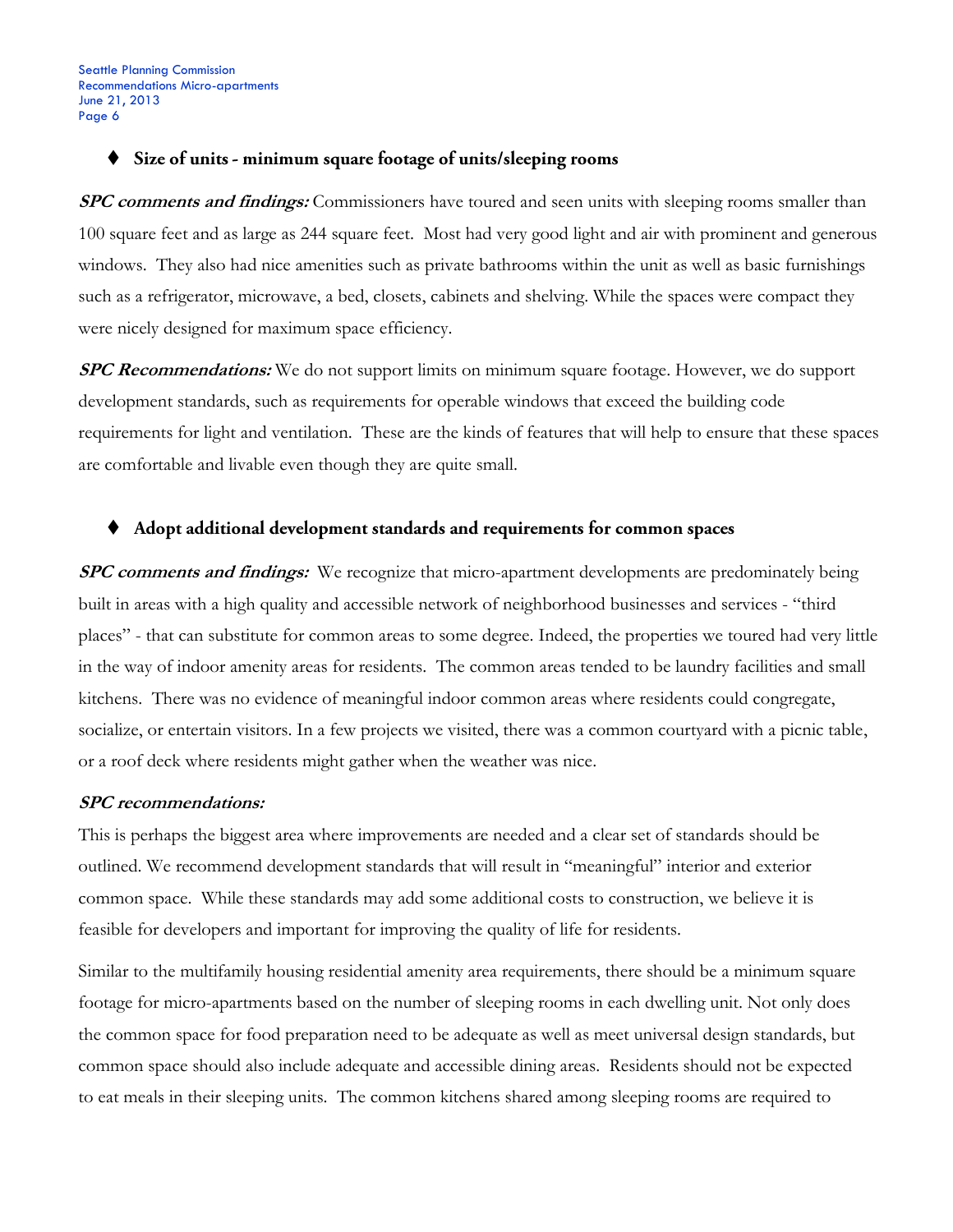define a dwelling unit and thus should not be considered indoor residential amenity area We recommend that common space have some minimum standards, including a clear requirement about how space can be broken up for different uses (food prep, dining, laundry and other possible uses).

### ♦ Fire/Life/Safety

**SPC comments and findings:** It is our understanding that micro-apartment developments are required to meet a high standard for fire, life, and safety, including stringent standards for early warning, suppression, containment, and structural integrity – in some cases, even more stringent than other multifamily building types. While we understand that micro-apartments also meet egress standards that include fire rated walks and paths within and between the dwelling units, we are generally concerned about tall egress paths from upper-story sleeping rooms within a single dwelling unit, specifically where only one path is provided, exiting through a common space, like the kitchen..

**SPC recommendations:** We recommend that DPD investigate potential egress life/safety issues and evaluate potential solutions to address concerns regarding the single stairwell exit. This is a particular concern for micro-apartments in midrise zones where buildings may be taller than 3-4 stories.

Thank you for the opportunity to provide you with our recommendations on micro-apartments. We are available to answer any questions and would be happy discuss these recommendations as your review at Council proceeds. As stated previously we have not yet had the opportunity to review DPD's forthcoming proposal (to be released today) but will take a closer look and comment on their specific recommendations. You can contact me or call our Director, Barbara Wilson, at (206) 684-0431.

Sincerely,

MAN WAL

David Cutler, Chair Seattle Planning Commission

cc: Mayor Michael McGinn Seattle City Councilmembers